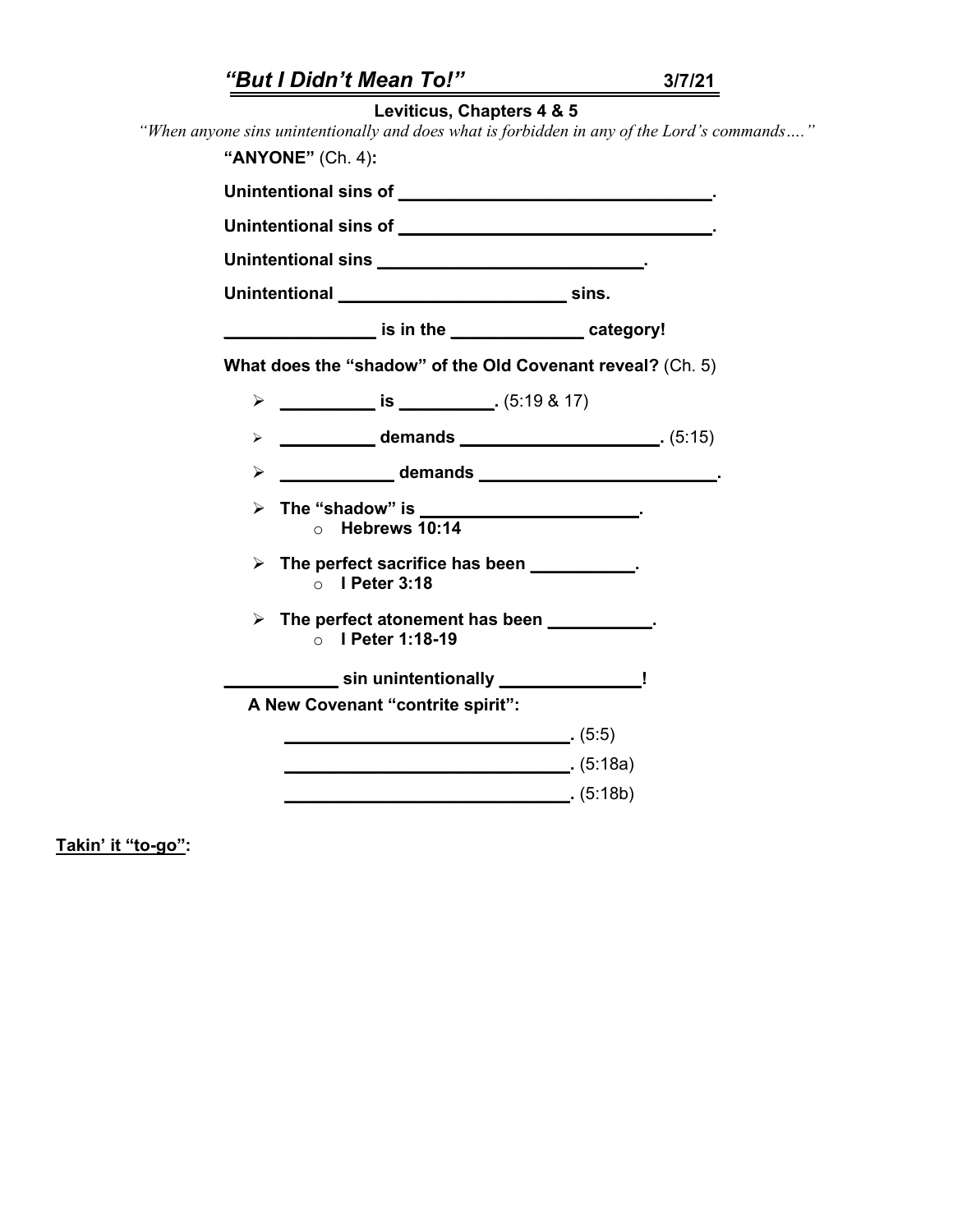## **HOME STUDY QUESTIONS & MESSAGE SUPPLEMENT Sunday, March 7, 2021:** *"But I Didn't Mean To"* **– Leviticus, Ch. 4 & 5**

## *Thinking about it:*

 **Imagine** *(and I mean, "imagine"!)* **you have learned the phrase,** *"Well, let monkeys beat me up!"* **from your parents as a reaction to surprise events. It has become so natural and automatic to you that it is a knee-jerk reaction without any thought.** 

 **Now, imagine you have met Nick, and you hope to become good friends. Unbeknownst to you, Nick was a P.O.W. and as a form of torture, the enemy would work monkeys into a violent frenzy and release them into the cages with the prisoners. Nick had suffered severe beatings and many of his fellow soldiers actually died from the brutality.** 

 **Every time you react to things with your aforementioned statement, you are unwittingly causing painful memories and flashbacks for Nick. He did not tell you in the early going because he knew you didn't know what you were causing, and he didn't want to put too much on you in the early stages of the friendship.** 

 **Eventually, Nick realizes the friendship is strong enough for him to tell you that it really hurts him every time you say that.** 

- $\triangleright$  Was Nick holding it against you prior to when he told you?
- $\triangleright$  What would you say to him upon realizing what it did to him?
- $\triangleright$  How would his telling you change the dynamics of your relationship?
- It had become automatic, and you slip a few times shortly after realizing...
	- o How would you respond when that happens and Nick gives you a reminding look.
	- o How do you hope Nick responds to you in those instances
	- o How do you hope your behavior changes in relation to Nick
- $\triangleright$  If you decide that you won't change for anybody and deliberately continue to say it to Nick, what are you doing to your friendship with Nick?

**In Sunday's message** we learned about unintentional sin in our relationship with The Lord.

 $\triangleright$  How would you compare this to the hypothetical relationship with Nick we discussed?

## **How do these passages help us understand our relationship with the Lord?**

- **Leviticus 4:27-31**
- **Romans 3:23**
- **I Peter 2:24**
- **I Corinthians 6:20**
- **I Peter 3:18**
- **I Peter 1:18-19**
- **Hebrews 10:26**
- **Hebrews 10:29**

**PRAY:** *Thank God that His love, mercy, and grace accept us into relationship with Him even though we unintentionally sin every day. Thank Him that He nurtures relationship with us by revealing our shortcomings to us as the relationship grows, so it can continue to grow. Commit to worship Him with a pure living sacrifice of gratitude and praise, free of any deliberate, intentional sin!*